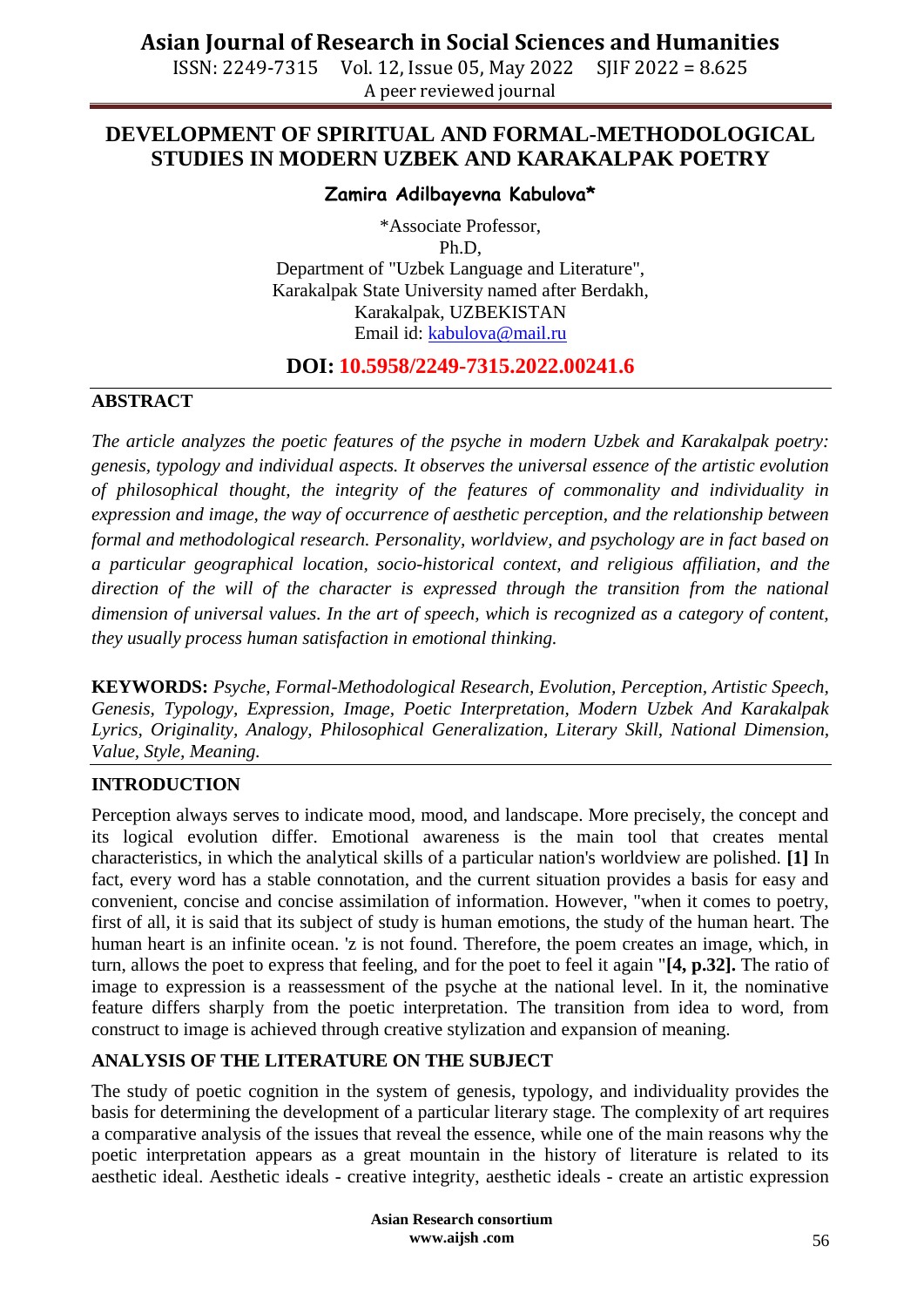# **Asian Journal of Research in Social Sciences and Humanities**

ISSN: 2249-7315 Vol. 12, Issue 05, May 2022 SJIF 2022 = 8.625 A peer reviewed journal

of spiritual-spiritual, practical-aesthetic life. The high aesthetic ideal is a continuation of the poet's life "**[5, p.118].** Creating a masterpiece of meaning depends on the scope of the talent. Ensuring the charm of the image, the power of the image, and the depth of the analysis of the psyche, in fact, requires a high creative ability of the poet.

The theoretical generalization of the analogy of the poetry of fraternal peoples helps to understand the uniqueness of each national poetry. The current situation shifts from the creative nature to the universal nature of attitude. Uzbek and Karakalpak poetry, which live in harmony with each other, complement, enrich and regulate each other in an indescribable observation, indescribable word scale. The feeling of spiritual harmony is to some extent reflected in the level of literature. Aristotle's "Poetics. Morality of the grave. Rhetoric" (Tashkent, 2011), Gegel's "Aesthetics" (Moscow, 1986), Jose Ortego-i-Gasset's "Metaphor of Theory" (Moscow, 1990), V.M. Zhirmunsky's "Theory of literature. Poetics. Stylistics" (Leningrad, 1977), L.Timofeev's "Words in style" (Moscow, 1982), M.B.Khrapchenko's "Horizons of artistic image" (Moscow, 1986), V.E.Khalizev's "Theory of literature" ( Moscow, 2006), I.Sulon's "Literary Theory" (Tashkent, 1980), O.Sharofiddinov's "The First Miracle" (Tashkent, 1979), B.Sarimsakov's "Criteria and Fundamentals of Art" (Tashkent, 2004), B. Nazarov's "Life is a weightless criterion" (Tashkent, 1985), I. Gafurov's "Heart is a flame" (Tashkent, 1980), K. Yuldashev's "Open word" (Tashkent, 2019), N. Rakhimjanov's " Period and Uzbek lyrics "(Tashkent, 1979), N.Jabbarov's" Time, criteria, poetry "(Tashkent, 2015), O.Karimov's" Metaphorical images in Abdulla Aripov's poetry "(Tashkent, 2014), B .Karimov's "Alphabet of Spirit" (Tashkent, 2016), A.Sabirdinov's "Words and images in Oybek's poetry" (Tashkent, 1993), B.Akramov's "Problem of poetic image in modern Uzbek lyric" (Tashkent, 199 1) J. Jumabayeva's "Psychological image skills in XX century Uzbek poetry" (Tashkent, 1999), B. Norbaev's "Principles of poetic interpretation of life and problems of mastery" (Tashkent, 1996), K. Khudybergenov's "Lyrics" Life "(Nukus, 1971), T.Mambeniyazov's" Months on Poetry "(Nukus, 1985), K.Orazimbetov's" Collection of Selected Poems "(Nukus, 2018), J.Esenov's" Star of Poetry "(Nukus, 2003), O.Gayliyeva's research "Genre and formal properties of intermediate forms in modern Karakalpak poetry" (Nukus, 2006). However, the existing research does not examine in detail the connection between the genesis of the lyric poetry of the two peoples and the socio-historical comparison of the harmony of the psyche and methodological formal research.

### **RESEARCH METHODOLOGY**

Every nation discovers a magnificent poetic history from a great reality. The equality of desire and opportunity is based on the subject's creative experience. The uniqueness of expression, the uniqueness of the image and the degree of individualization of artistic speech are generalized at the national level. In fact, "a work of art is like a living organism: just as an organism cannot live without life, so a 'soul' cannot express itself without a body. Just as the smallest cell of a living organism lives because of the warm blood circulating in it, it also lives because of the content that gives it life, and serves as a symbol, an external expression of this content "**[2, p.163].** The text is the center that defines the individuality of the poet, the volume of emotion that belongs to the arsenal of the nation. Content gives clarity and clarity to the spiritual experience. Rather, the logical connection that moves from the author's personality to the poetic conception of the image serves to organize activity and mood. In fact, the scope of life is an abstract and multifaceted concept, the individualization of which is rooted in creative literary skills. The creative literaryaesthetic faith represents the direction of the will of the people. At the same time, the typology of Uzbek and Karakalpak poetry is ensured by cultural cooperation and continuous creative influence. Historically typological, analogical and hermeneutic methods were used in the study.

#### **ANALYSIS AND RESULTS**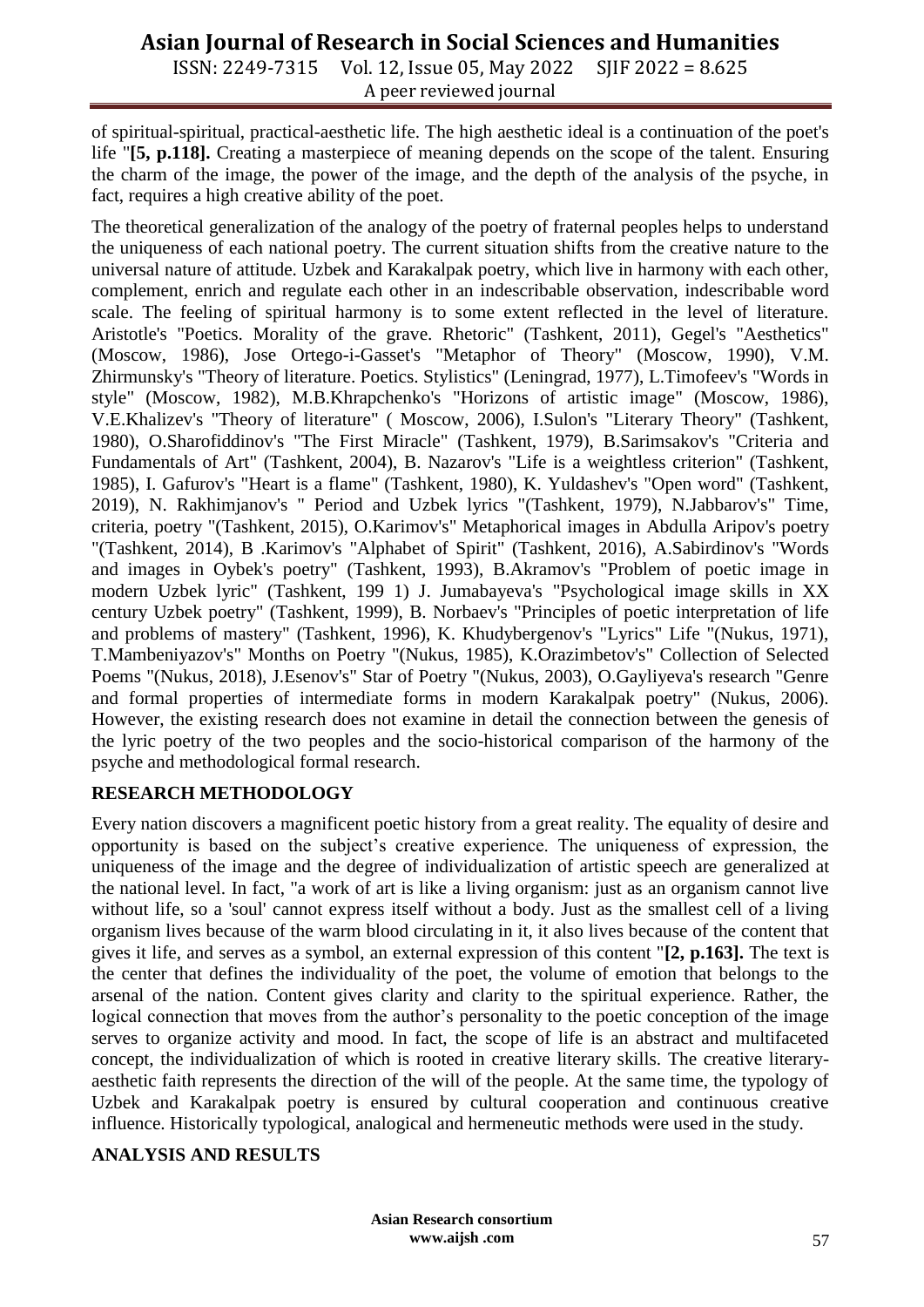# **Asian Journal of Research in Social Sciences and Humanities**

ISSN: 2249-7315 Vol. 12, Issue 05, May 2022 SJIF 2022 = 8.625 A peer reviewed journal

The tendency to poetically understand the philosophy of the worldview measured the skill of literary interpretation in Uzbek and Karakalpak lyricism. We weld the current weight of reality to the synthesis of socio-psychological, national-universal values, the depth of the practical development of conditions and the gradual application of expression, the psyche of the image analysis - the duration of interpretation. After all, the leading factor in the centralization of form, content and style in poetry is the individualization of the narrative technique. Rather, the sharpening of the worldview plays an important role in determining the continuity of the imagination. The artistic image gains an aesthetic value that organizes both internal and external content. From this point of view, literary interpretation leads to both the artistic reality of the text and the nature of the creator. Conditional competition (the interplay of worldview and imagery) is welded to literary skill. It evokes a new mood, a unique poetic tone and a unique poetic perception:

The heart is the heart.

Tearing means staying in it again.

Feel we have 'Run out of gas' emotionally.

A lifetime of joy means complaining **[6, p.51].**

Sirojiddin Sayyid's poem "Heart" is based on a description. With the help of adjectives, the poet seeks to understand the essence of the blessing bestowed on man by Allah - the soul. The author does not notice the gradual transition from description to analysis. Artistic analysis of the problem that occupies the human mind determines the psyche of poetry. In it, purpose, interest, need, word and idea create a bubble image, in which the mind and emotion come together, in which the scattering of imagination and the coverage of impressions are combined. However, "the history of art is a series of attempts to express one side of the human soul. The same thing distinguishes it from other arts. The old man strives for his goal. This point on the endless horizon shows the direction, essence and meaning of any art "[**3, p.307].** Indeed, the expression of the essence of "the human heart is the main, indivisible manifestation" defines the main direction of art. The artist clarifies the "expression of one aspect of a common problem" that is in fact abstract. The "intractable nature of the art problem" stems from its mysterious nature. There are several aspects to the definition. First, "one of the aspects of the human heart" emphasizes creative individuality and originality, second, "striving for the depths of time" describes the close connection between the subject and the object, and third, "the trajectory of the curve" from the life material of artistic reality fourthly, the existence of an "art problem" logically substantiates the predominance of aesthetic ideas in the literary system; . So, understanding and understanding art is a complicated process!

Omir - school, if you look at the moon,

Whatever you sow, you will reap,

When the spring blooms and the flowers bloom in the garden,

If you are poisoned, you will be poisoned **[7, p.37].**

The poem "Omir" by Gulistan Dauletova has a didactic tone. Sirojiddin Sayyid and Mahmud Toir's poetry depicts a fanciful worldview in verses in spiritual harmony. The accuracy of the rhetorical attitude provides an aesthetic warmth to the text. Life is, in fact, a testing ground for man, and human beings who learn from him will be blessed. According to the poet, "Whatever you sow, you will increase in number, and if you give poison, you will receive poison!" The verdict is harsh and cruel! But the age-old truth cannot be denied. The author approaches the appeal from his own experience with the aim of creating wisdom, instilling in it the rhythm of thought.

> **Asian Research consortium www.aijsh .com**